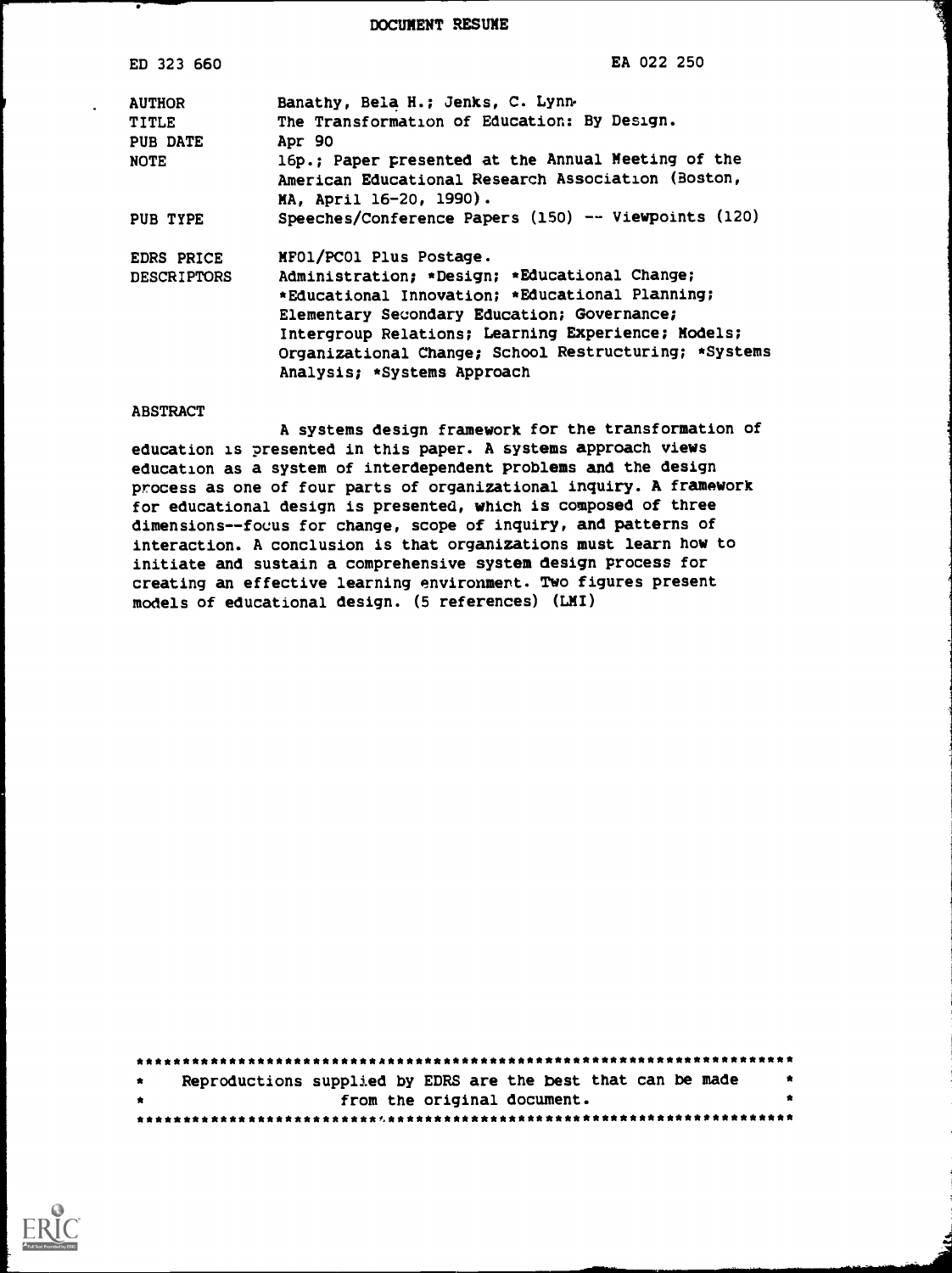t

eit o

 $\alpha$ 

 $\ddot{\mathbf{r}}$ 

 $\tilde{\mathcal{A}}$ N,

 $\blacksquare$ 

alb

## THE TRANSFORMATION OF EDUCATION: BY DESIGN

Bela H. Banathy C. Lynn Jenks

Center for Educational Design

Far West Laboratory for Educational Research and Development

U **S. DEPARTMENT OF EDUCATION**<br>Office of Educational Research end Improvement EDUCATIONAL RESOURCES INFORMATION

CENTER (ERIC)<br>This document has been reproduced as<br>originating it.<br>originating it.

0 Minor changes nave been made to improve reprciuction Quality

Points of view or opinions slated in this docu-<br>ment :do: not: necessarily represent: official<br>OERI poeition or policy

"PERMISSION TO REPRODUCE THIS MATERIAL HAS BEEN GRANTED BY

Lymon Jenska

TO THE EDUCATIONAL RESOURCES INFORMATION CENTER (ERIC)."

Paper presented at the annual meeting of the American Educational Research Association, Boston, MA, April, 1990

 $\mathbf{r}$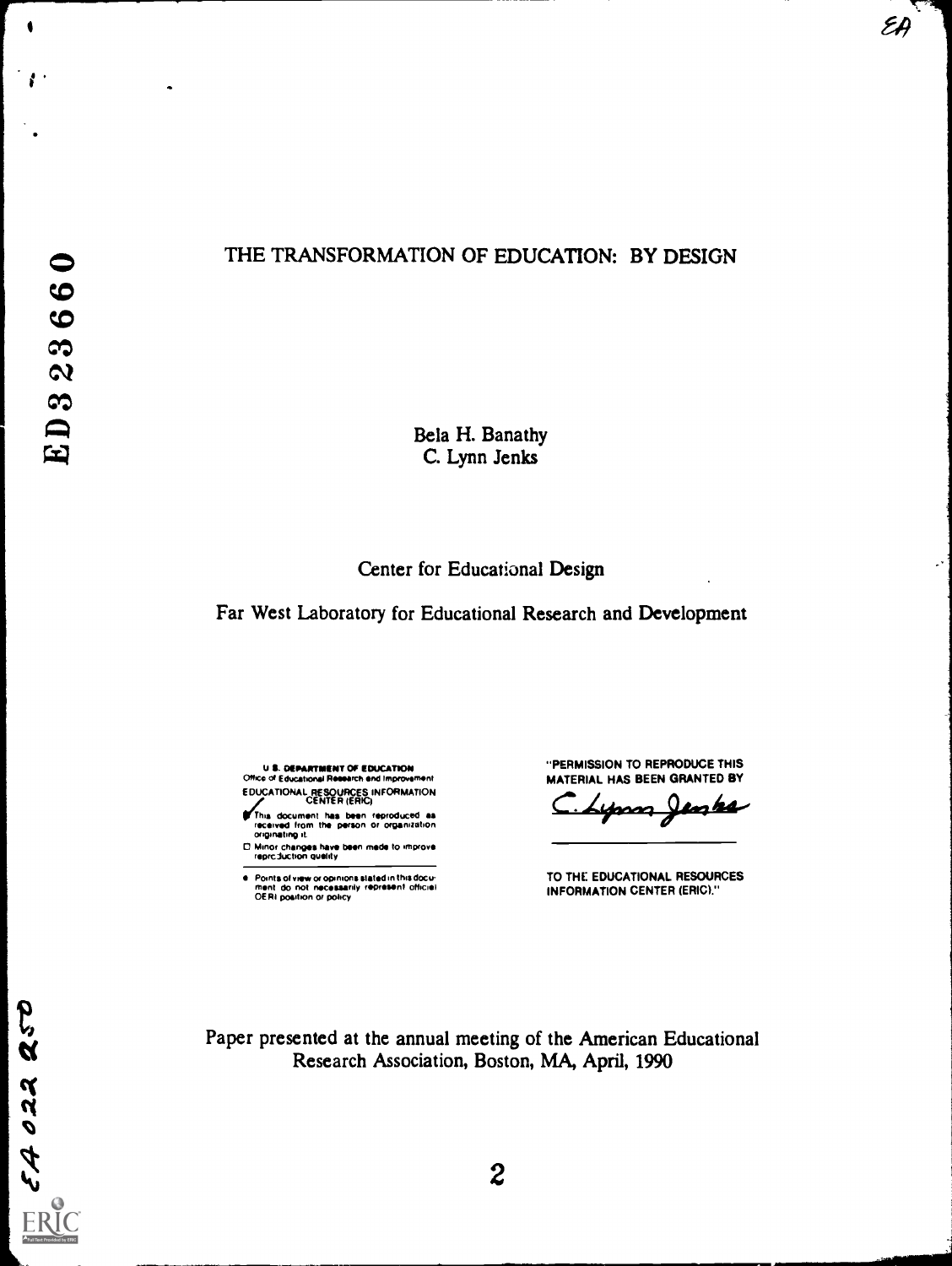The contents of this paper have been extracted from publications

Systems Design of Education: A Journey to Create the Future of Education.  $E$ ducational Technology Publications  $-$  (in press)

The Transformation of Education: By Design A Professional Development Program Far West Laboratory, San Francisco, CA



 $\frac{1}{2}$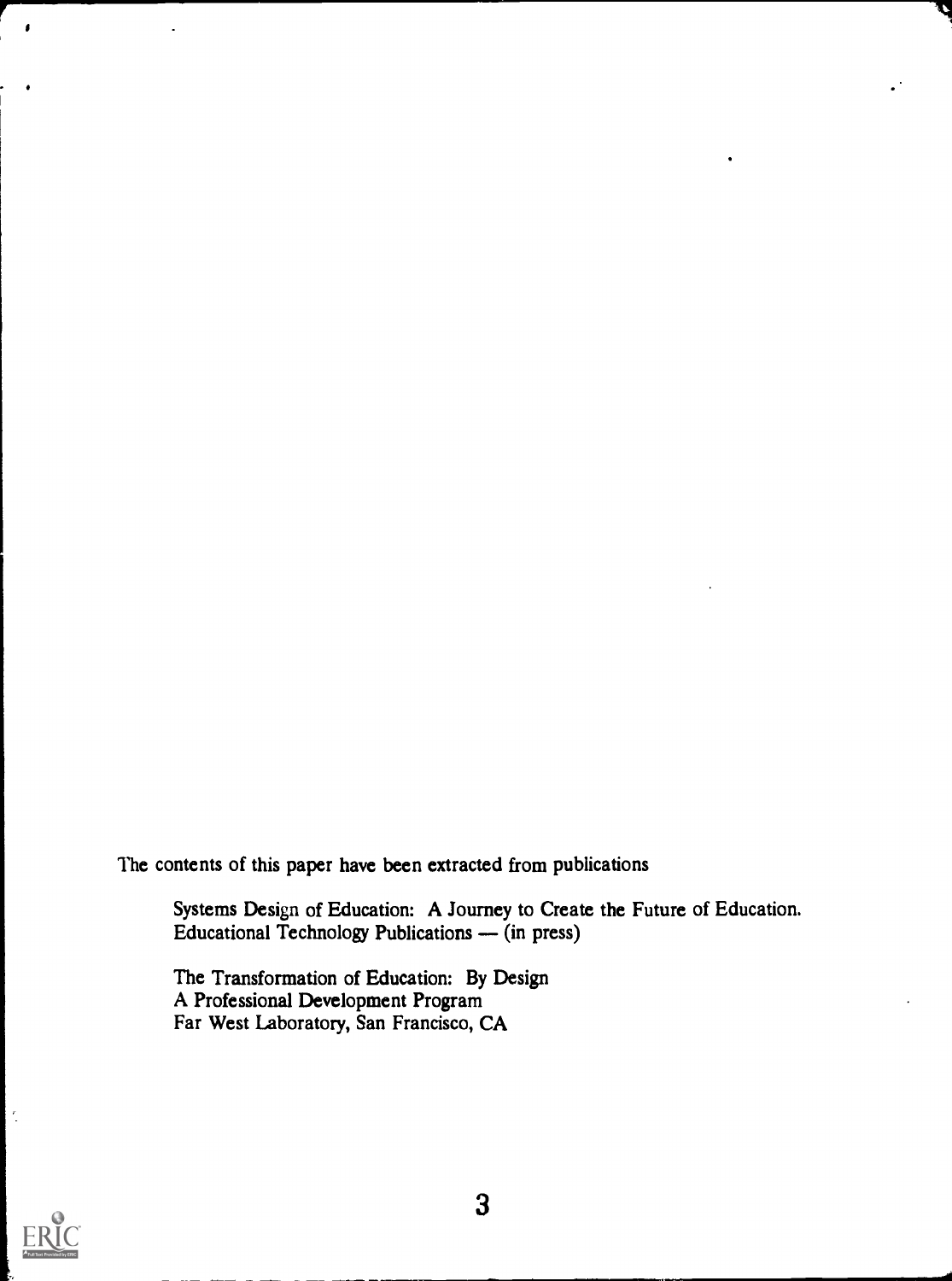#### THE TRANSFORMATION OF EDUCATION: BY DESIGN

#### Introduction

"Intentions are fairly easy to perceive, but frequently do not come about and are not fulfilled. Design is hard to perceive. But it is design and not intention that creates the future." (Kenneth Boulding, 1985)

Over the past two centuries, public education has gone through several "waves of reform" Each succeeding wave was in response to changing social and technological conditions. From 'The Little Red School House," past the "Industrial" Model School, public education is now poised on the edge of another major effort toward reform. The perspectives that we choose to guide educational reform will make a major difference. They will contribute to the design of a genuine change in the way education is conducted or to a mere refinement of the present system.

Some reformers maintain that the future is more clearly seen from the perspectives of the past. But we are also reminded "how relentlessly the mind clings to the apparent and familiar and how perilous such blindness can be" (Gibbons, 1984). Making a shift from one world view of how things ought to be to another is often very difficult. Societal change is a condition of life and most of us do our best to "keep up with the times." But keeping up with the times keeps us wedded to the present  $-$  to the existing paradigm of thought and practice in education.

The existing educational world view is steeped in tradition and established beliefs. And these tend to deflect criticism and the increasing evidence that there may be a colossal mismatch between the prcsent systems and the needs and requirements of the communities and learners being served. The mismatch has been recognized repeatedly. Over a dozen national reports have raised the level of consciousness about a national educational crisis. But for the most part, the reports have failed to offer remedies beyond fixing, adjusting, or restructuring the existing system. The point of departure is what exists, particularly the system's individual components. The components become the targets for change in response to recognized problems or issues in the school or its immediate environment. Thus, the curriculum, teaching practices, class scheduling, staff development, decision making, class size, counseling programs, etc., are frequent objects for innovation. Basic premises about the educative function of society and communities are seldom questioned. Instead, the reform efforts tend to be analysis-focused and limited in scope.

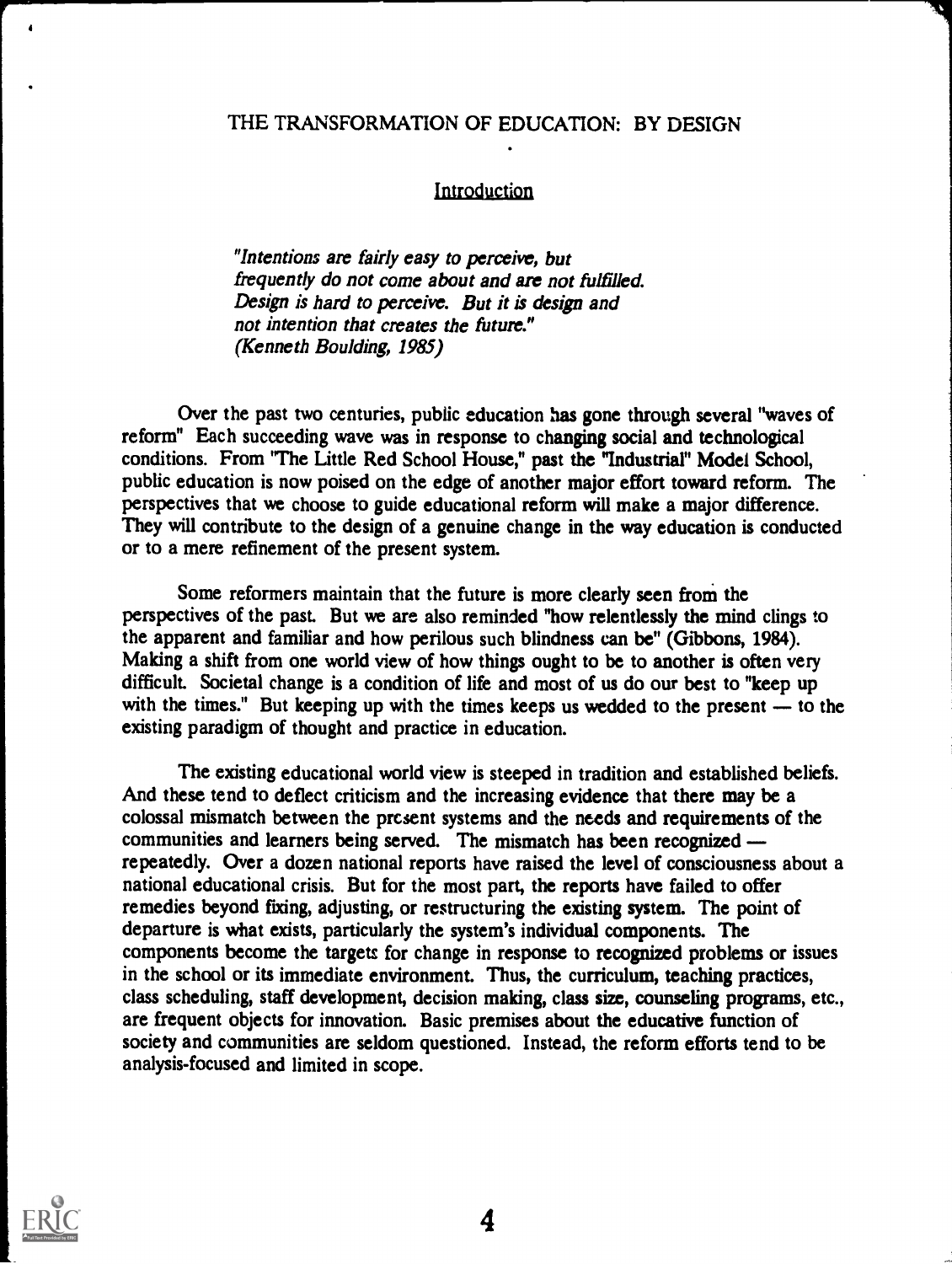In response to the various reports and recommendations, a wide variety of school improvement strategies and reform policies have been tried (Mitchell, 1989).

For example:

• Standard Setting Strategies in response to common complaints that today's schools have poor standards for both staff and students. Toughening graduation requirements, lengthening the school year, establishing accountability and supervision procedures between administration and teachers are examples.

• Staff Development Strategies focused on staff quality and ability rather than on programs or performance standards. Teacher professionalism, recruitment, training and teacher retention, and administration leadership reform are examples.

Program Improvement Strategies to improve either the curriculum or instructional practices introducing curriculum frameworks, revising curriculum content, cooperative learning, mastery learning, and community-based learning are examples.

Organizational Strategies including decentralization of authority, redefinition of work groups as in Team Teaching, school district consolidation, or the breakup of large districts.

Environmental Chance Strategies including parent and student choice, integrated children's services, and school/business and alliances.

Recently, "educational restructuring" has been introduced as the next wave of educational reform. The term itself connotes a variety of meanings in the educational context. It often refers to making necessary adjustments in rules, roles, and relationships so that desired changes can be made in what a school does and the kinds of outcomes it produces. But restructuring is a word that has many meanings. For example, restructuring simultaneously has been supported as a means of increasing organizational efficiency, to empower teachers, and to decrease bureaucracy so that schools can become more effective.

Despite the various educational reform movements of the past two decades, many of the major problems faced by American schools persist or have even worsened. These reform efforts have two common (and reinforcing) characteristics. First, they have tendcd to focus on problems and solutions within the existing systems of education. The overriding theme has been to improve, fix, or adjust the existing system by (a) doing more of the same, (b) doing the same thing better, or (c) restructuring or rearranging selected functions or processes. Second, most improvement efforts have tended to focus on a piecemeal or incremental approach to system reform. Even when a number of specific improvement activities are proposed, they are seldom organized into a comprehensive system of change or renewal.

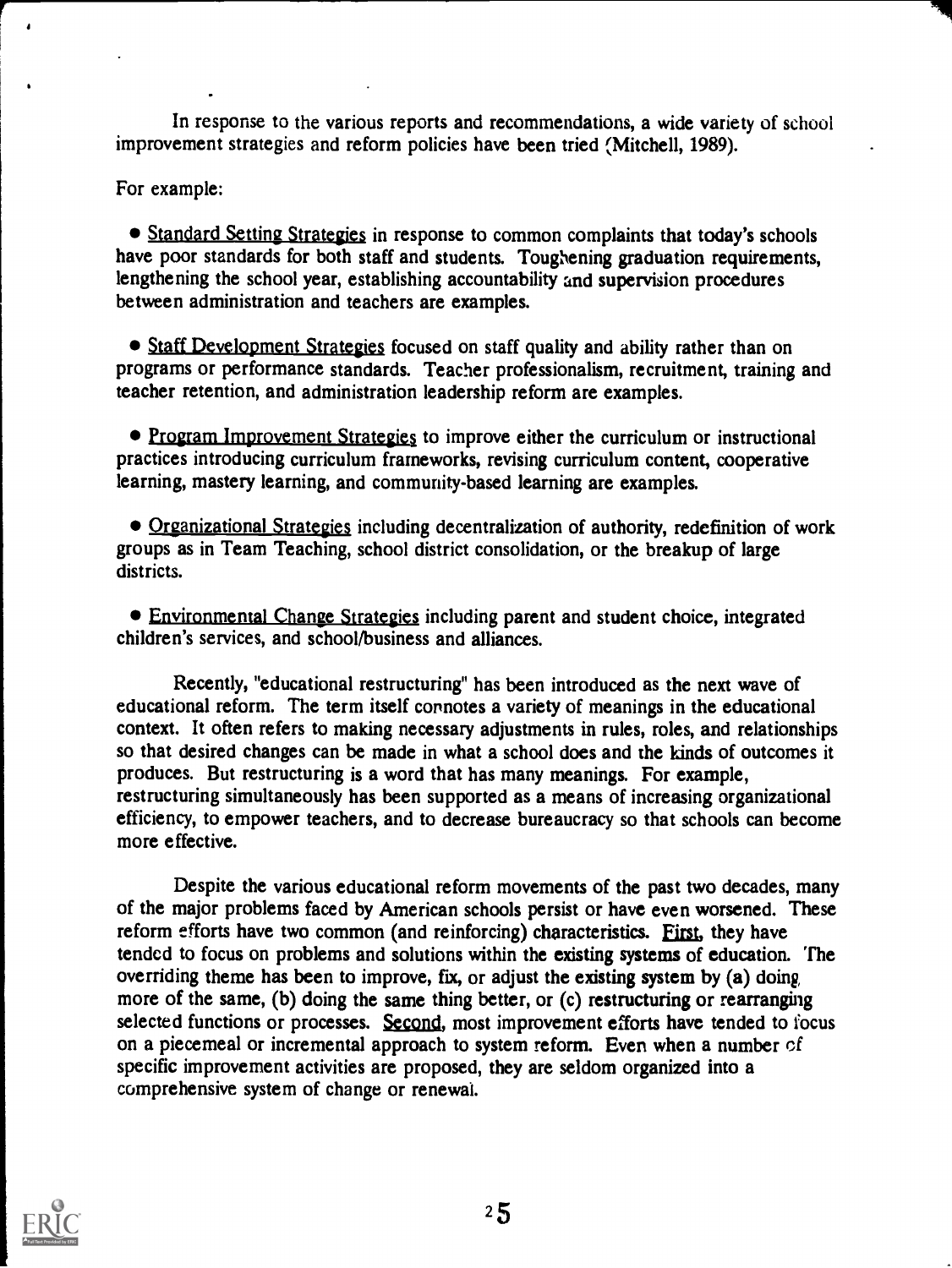In summary, much of the currently practiced approaches to educational improvement can be depicted as follows:

• Piecemeal, incremental, and disjointed efforts have characterized most educational improvement efforts of the last decade. And there is no blueprint for integrating the efforts. The myriad of educational improvement programs and products do not "map" into a system, they do not constitute a whole. This piecemeal and disjointed approach is grounded in two phenomen...

One is the fragmented study of education. Educational scholarship is pursued from a variety of disciplines that can provide only a partial understanding of education. Such compartmentalized inquiry and unintegrated descriptions can not cffer an internally consistent conceptual basis for educational practice and improvement.

Furthermore, the traditional reductionistic approach still prevails in disciplined inquiry in education. It seeks understanding by analytic thinking and reducing the whole into its parts. Its search for cause-effect relationships results in linear thinking and determinism. Such a view prevails even though major paradigm shifts are occurring in contemporary science. There is  $2$  shift toward synthesis, expansionism, indeterminism, and a systemic/ecological perspective.

Failure to integrate problems into a system (of problems). The various recommendations propose a host of improvements; but fail to connect, integrate, and organize them into a comprehensive system of change. For example, the state governors conference recomizended a dozen improvement ideas without integrating them into an internally consistent program of reform. A two year study funded by the Carnegie Corporation made 58 proposals to "radically transform" schools.

The "improvement/planning approach," so widely practiced in education today, follows the traditional approach to social planning. It reduces the problem defined into manageable pieces or sub-problems and seeks solution to each. It is believed that solving those sub-problems piece-by-piece ultimately would correct the larger problem of the current crisis. But, we know that correcting what is undesirable will not necessarily ensure the attainment of what is wanted.

Therefore, despite progress made through various reform strategies and restructuring efforts, there is ample reason to believe that these are not enough. In spite of all the current improvement efforts, our educational systems are too far out of balance with the needs and realities of our society, the communities and learners. What is called for is nothirg less than a transformation of education  $-$  a transformation directed by design.

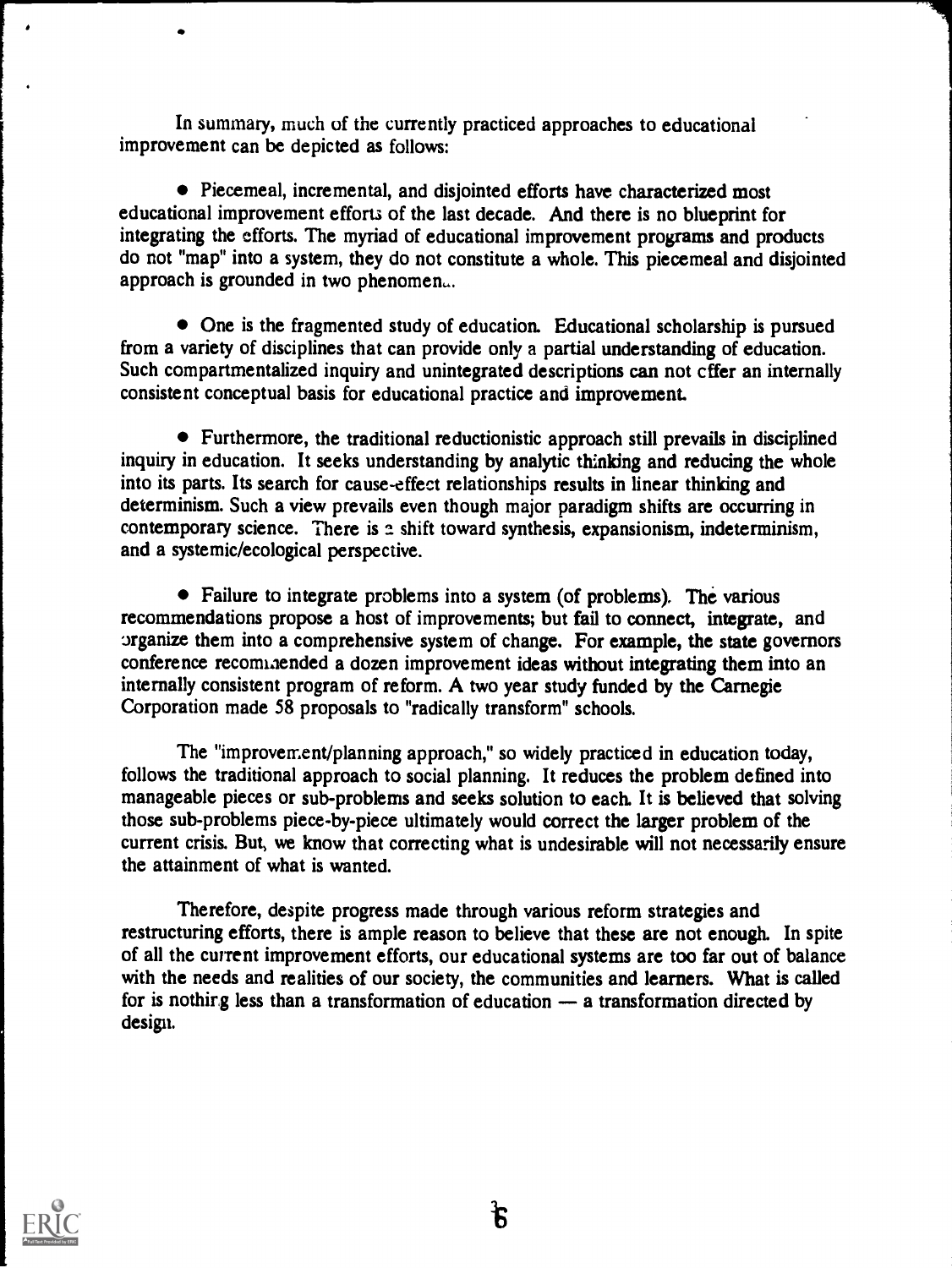### SYSTEM DESIGN: THE NEEDED RESPONSE

In the course of the last couple of decades, some limitations of the perspectives, methods, and tools of analytically onented traditional inquiry have become understood. Thus, out of necessity, systems thinking and -- as its application -- systems inquiry emerged as a new approach to disciplined inquiry. Based on systems theory and guided by a systemic world view of systems philosophy, systems inquiry orchestrates the fmdings of various disciplines and introduces systems approaches and methods to the analysis, design, development, and management of complex organizations and societal systems. Education is such a system.

Systems thinking helps us to understand the nature of education as a complex and dynamic system that operates in ever changing environments and interacts with a variety of other societal systems. The application of systems thinking in education enables us to explore and describe:

\* the embeddedness of education as it is nested in the community and in larger societal systems;

\* the purposes and boundaries of education systems as those emerge from an examination of their interaction with the environment, and an exploration of how such interaction is manifestec in information and resources exchange;

\* the nature of education as a complex system of interacting components, woven into a whole by patterns of connectedness, and operating at various interdependent systems levels;

\* the behavior of education (as a system) and the changes that are manifested in its functions, components, and their interactions through time.

Systems thinking generates insights in ways of knowing and reasoning that empower us to pursue the kinds of inquiry described above and organize the findings of our inquiry in the form of comprehensive system descriptions (models) of educational organizations and arrangements.

The systems design approach seeks to understand the design problem situation in education as a system of interconnected and interdependent problems. It seeks to envision an education arrangement as a whole, as one that emerges  $-$  and can be designed  $-$  in view of and from a synthesis of the interaction of its parts. A system view suggests that the essential quality of a part resides in its relationship to the whole. The system and its parts should be designed from the perspective of the whole system and in view of its embeddedness in its environment.

Most current educational change efforts begin with an analysis of the existing system. Problems are identified and a plan is developed by which to improve the system. Questions such as the following are asked to guide the inquiry.



,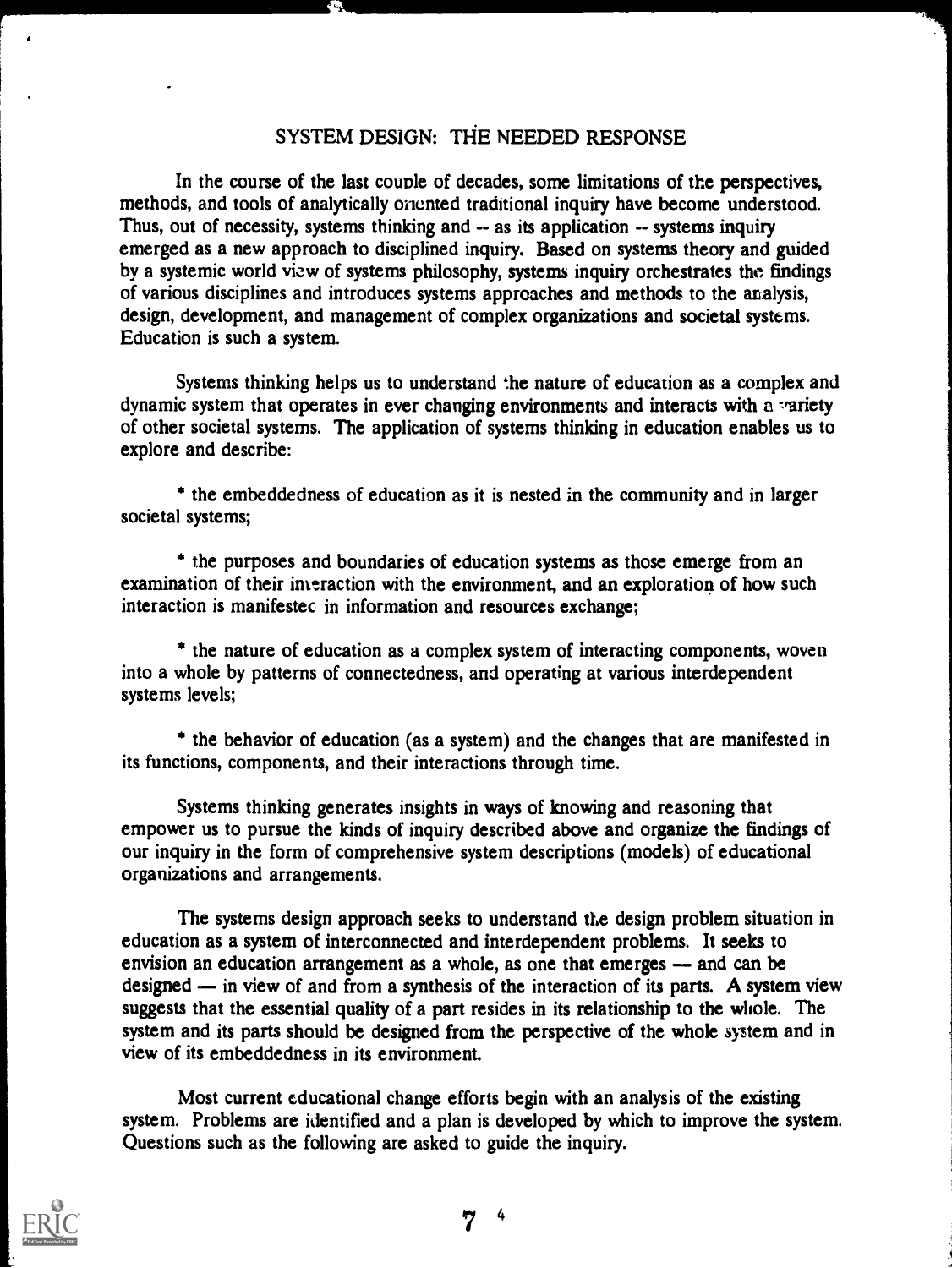What is wrong with the system?

How can we improve it or restructure it to make it more efficient and cost-effective?

How can we provide more instructional time?

How can we improve student and teacher performance?

How can we increase achievements in the basics, in science, in critical thinking?

How can we assure more parent and community involvement?

Such questions might be appropriate in times of relative stability, when adjustments and piecemeal improvements in an existing system could bring it in line with slow and gradual changes in the environment. However, in times of turbulence, accelerating and dynamic changes, and discontinuities that characterize the current era; when a new and very different stage in societal evolution is unfolding; very different questions are needed;  $\frac{1}{4}$ uestions such as:

What is the nature and what are the characteristics of the current postindustrial information/knowledge age?

What are the educational implications of those characteristics?

What should be the role and the societal function of education at this new stage of societal development?

What new opportunities and resources might be available for carrying out the educational function?

What new image is emerging from all the above and from our beliefs and values that might guide the design of new systems of learning and human development? What kind of approach and what strategies will enable us to realize and implement that image?

Clearly, these are very different questions from those being asked today. This ne w type of questions shifts the direction of the exploration from the existing system to a societal and future generations-focused perspective.

Systems design produces a comprehensive description of a desired future system. The inquiry is guided by the values and aspirations of those involved in the design of the system and it is based on a carefully assembled knowledge base. Designers make explicit the purposes and specifications of the future system of education. They create and test alternative design solutions in their quest for developing (a description of) an ideal system that will guide their (re)design and change efforts. Initially, design should not be

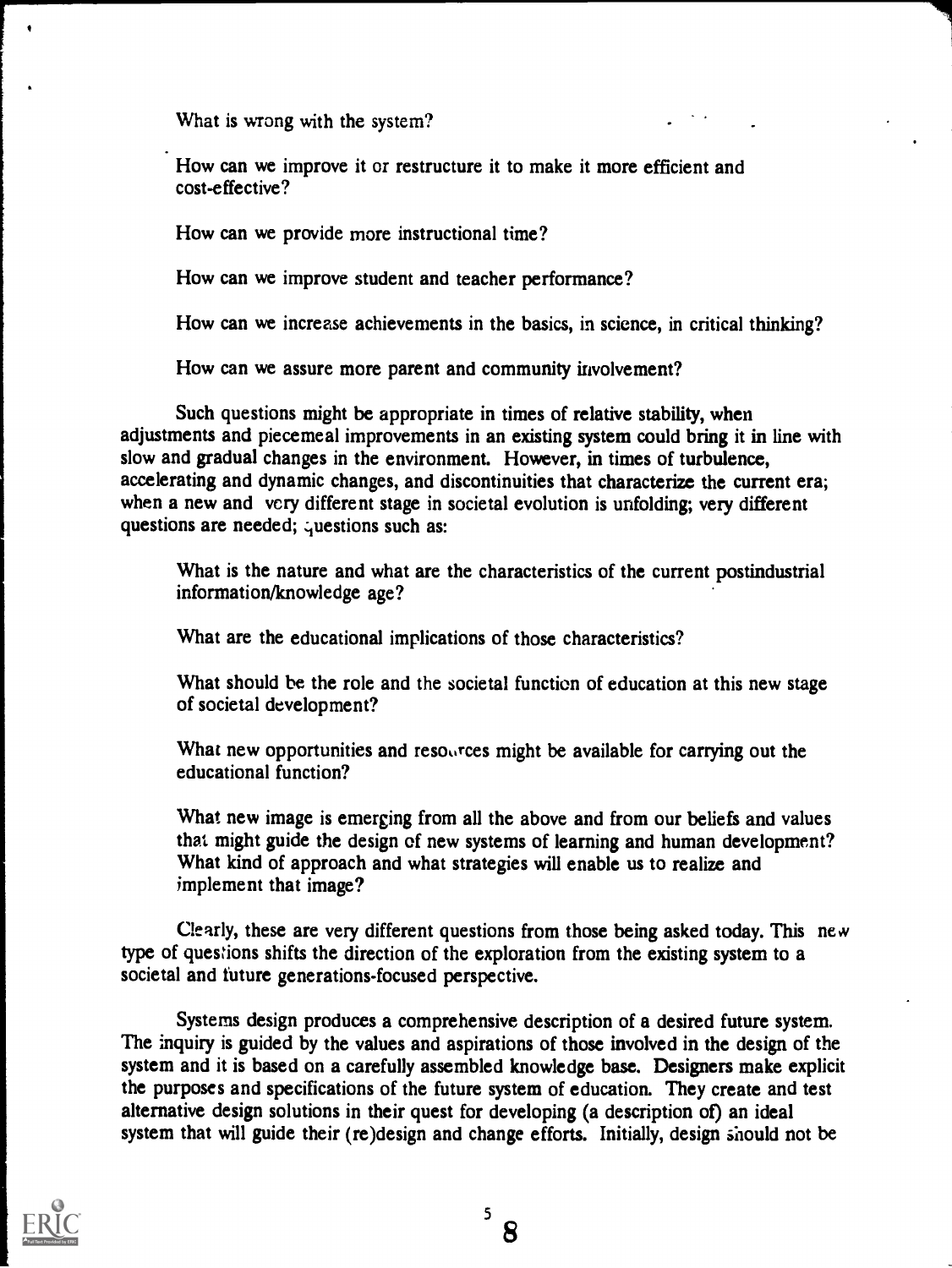constrained by issues of feasibility. Feasibility comes into play later, once the ideal is described and the question becomes — how much of the ideal we can put in place now. But the ideal will be always in view as movement toward developing, implementing, ard changing the system occurs.

Systems designers are more interested in creating and sharing an ideal image of the future than simply reacting to specific problems or correcting deficiencies. The process follows a well-established system of methods. Because the process is comprehensive and the outcome is systemic, the design that is produced becomes a practical and well grounded source of information for decisions concerning organizational change and renewal.

#### THE DESIGN PROCESS

The design process is shown in Figure 1 as one of four domains of organizational inquiry. Each domain represents a set of interactive activities that provides input to organizational decision-making. For example, using the outcomes of analysis, a conclusion is drawn concerning any mismatch that may exist between what the educational system can accomplish and what the environment needs the system to accomplish.

This "front-end" analysis provides a rich picture of the problem situation. The purpose of the analysis is not to identify problems that need solutions. Instead it provides the rationale for initiating a system design process. Once the rationale has been developed (e.g., the societal function of education), boundaries for the design process are established. The options selected and the resulting boundaries become the basis for developing core ideas and an image of the new system. The boundaries then guide the design of the "new system." For the most part, the educational community lacks experience with system design. It is necessary for this community and user designers to develop readiness for the process. Readiness is accomplished by (1) learning about systems design, (2) developing an inquiry plan, (3) gaining commitment, and (4) developing organizational capacity to conduct the process.

#### DESIGN OPTIONS

An initial issue for the design-minded organization will be the boundaries for the inquiry and of the new educational system. All organizations establish boundaries between themselves and the rest of the world. These boundaries prescribe with whom business will be conducted and the kind of relation,hips that will exist. Many of the boundaries that now exist between school districts and their communities reflect trauitional views of educational responsibilities and roles. Given changing societal conditions and priorities, traditional boundaries may no longer serve a useful purpose. They need to be reexamined in light of present knowledge and needs and modificd accordingly. When new boundaries are established, new ways of interacting with the



 $\bullet$ 

6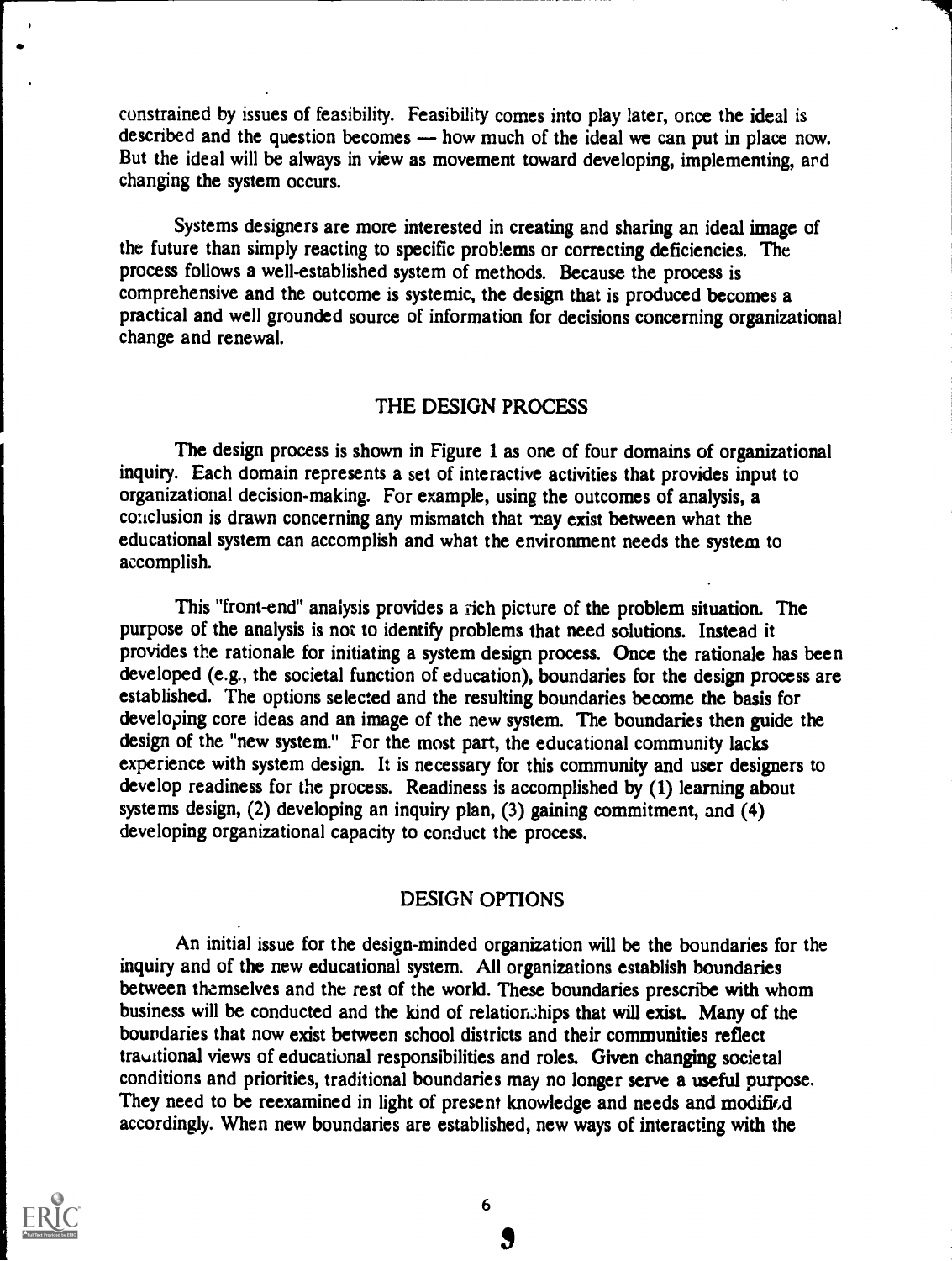

 $\ddot{\phantom{0}}$ 



 $\frac{7}{1}$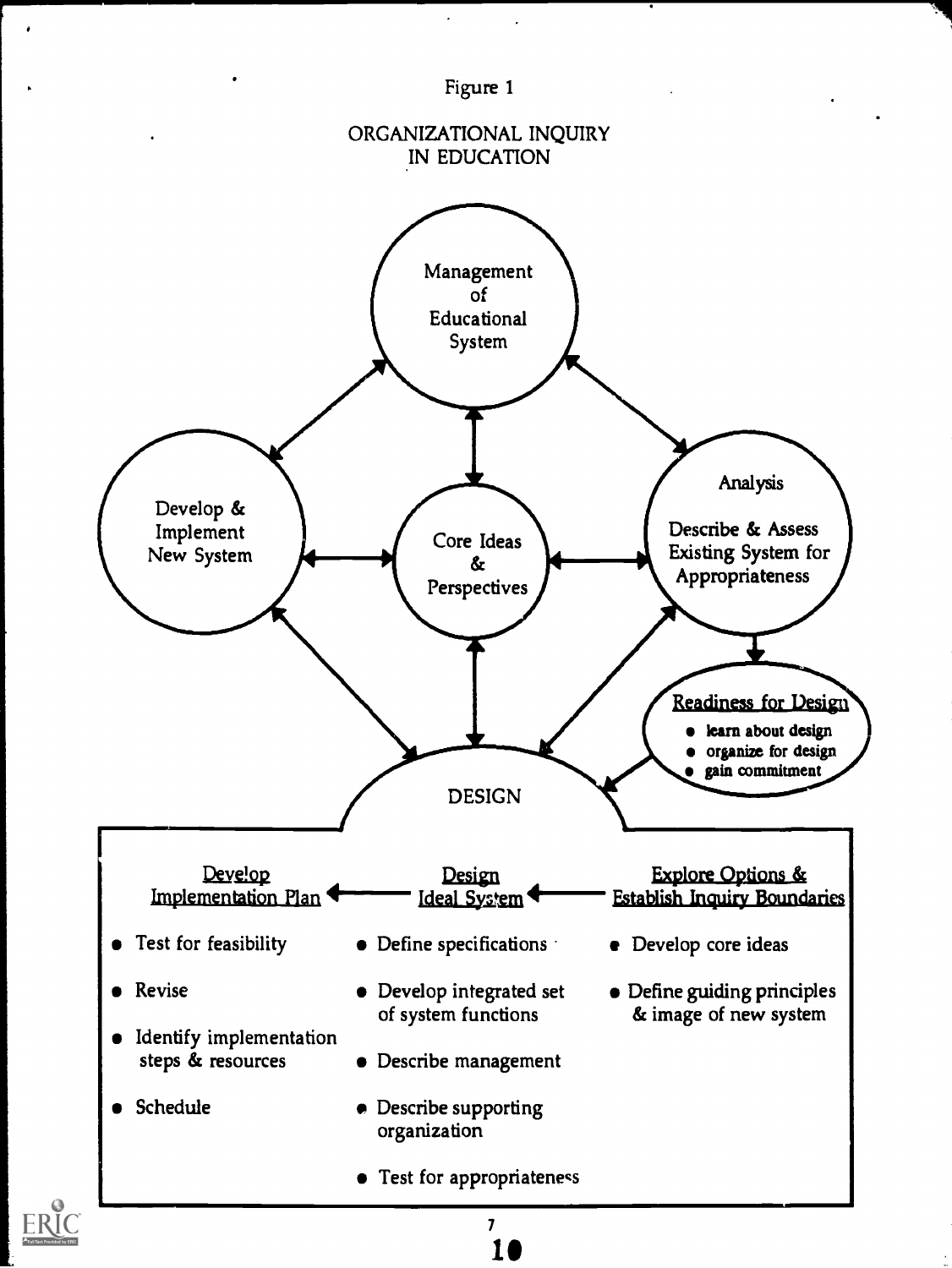environment will follow. For example,, as the community becomes more closely involved in tethinking the educational system, community members and organizations may be called on to play new roles, to participate in helping design a new system. Their understanding of and commitment to the need to rethink education will be a critical component of readiness for a design process. The community will need to be informed and trained to participate in the design process; they will need to have access to the knowledge base to be used in decision-making; and they will need to have evaluation criteria suitable for use with the outcomes of design.

Figure 2 displays a framework for exploring educational system boundaries. The framework consisting of three dimensions encourages designers to "jump out" of existing systems and consider new options. The framework also helps dramatize differences between current approaches to educational improvement and a system design approach.

Each of the three dimensions is shown as having four general options. The options selected by designers as depicting, or constraining, their inquiry will have major implications for design.

### Focus for Change Effort

o If the LEARNING EXPERIENCE LEVEL is in focus, the learner is designated as the key entity and occupies the nucleus of the systems complex of education. The primary system function is the facilitation of learning. The primary system level is the learning experience level; around which, in response to which, and in support of which we design the other systems of the complex. A learning experience focused arrangement is rarely manifested today.

• If the INSTRUCTIONAL LEVEL is in focus, administration and governance are to provide policies and resources for its support. The instructional system defines the content and method of instruction, and students are called upon to respond to it. Some recent restructuring efforts have proposed a realignment of instructional leadership, by shifting instructional authority to groups of teachers.

• If the ADMINISTRATION is in focus it provides the goals of instruction, defines the instructional context and method and provides directives for the use of resources. Governance sets policies and is called upon to secure resources needed. This arrangement is the most frequent in our public schools today.

GOVERNANCE is in focus when the purpose of education is indoctrination and enculturation. Top decision makers define policies, and regulations and mandate uniform curriculum and instruction.

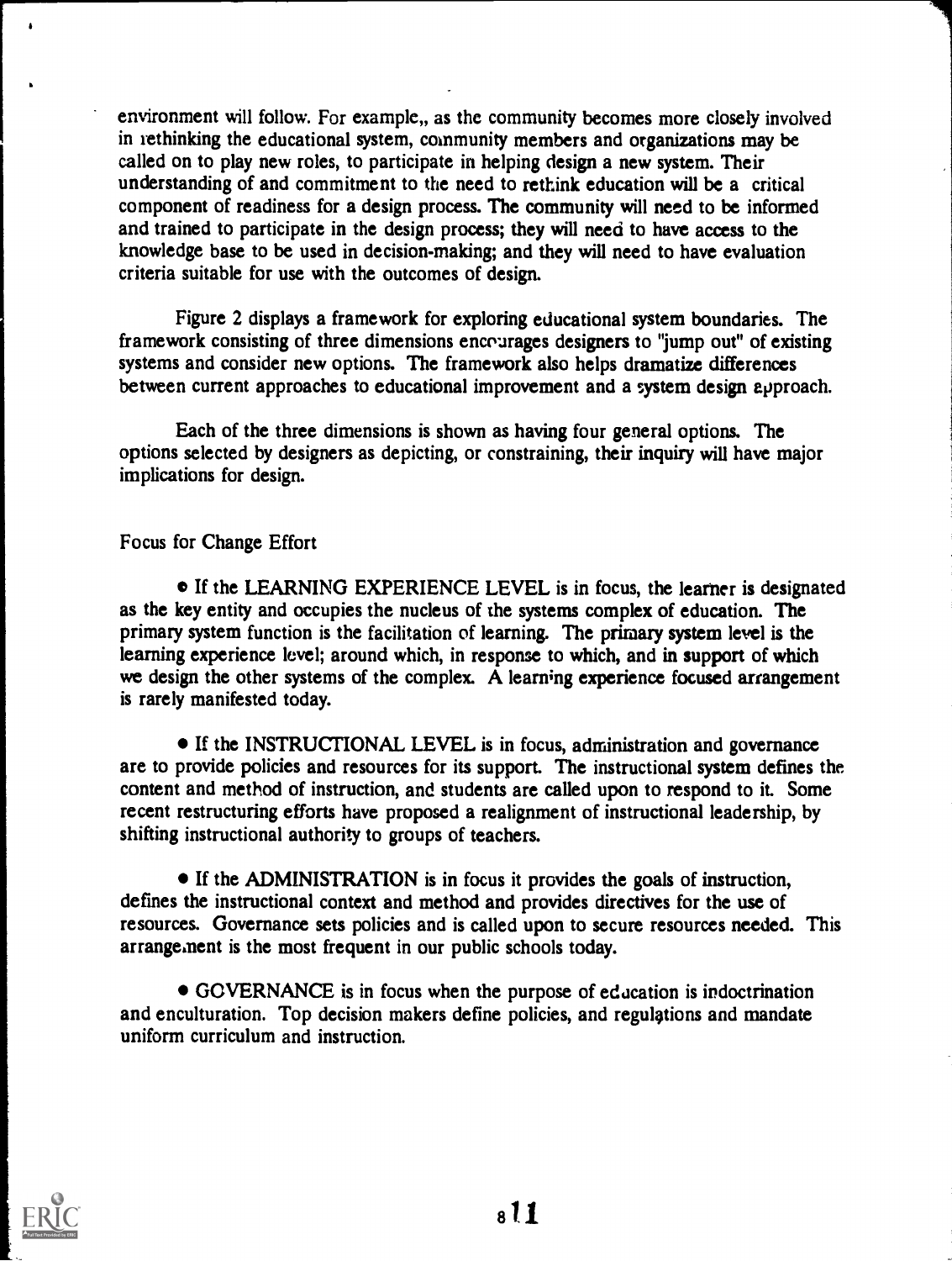

# Framework For Exploring Educational Redesign Options



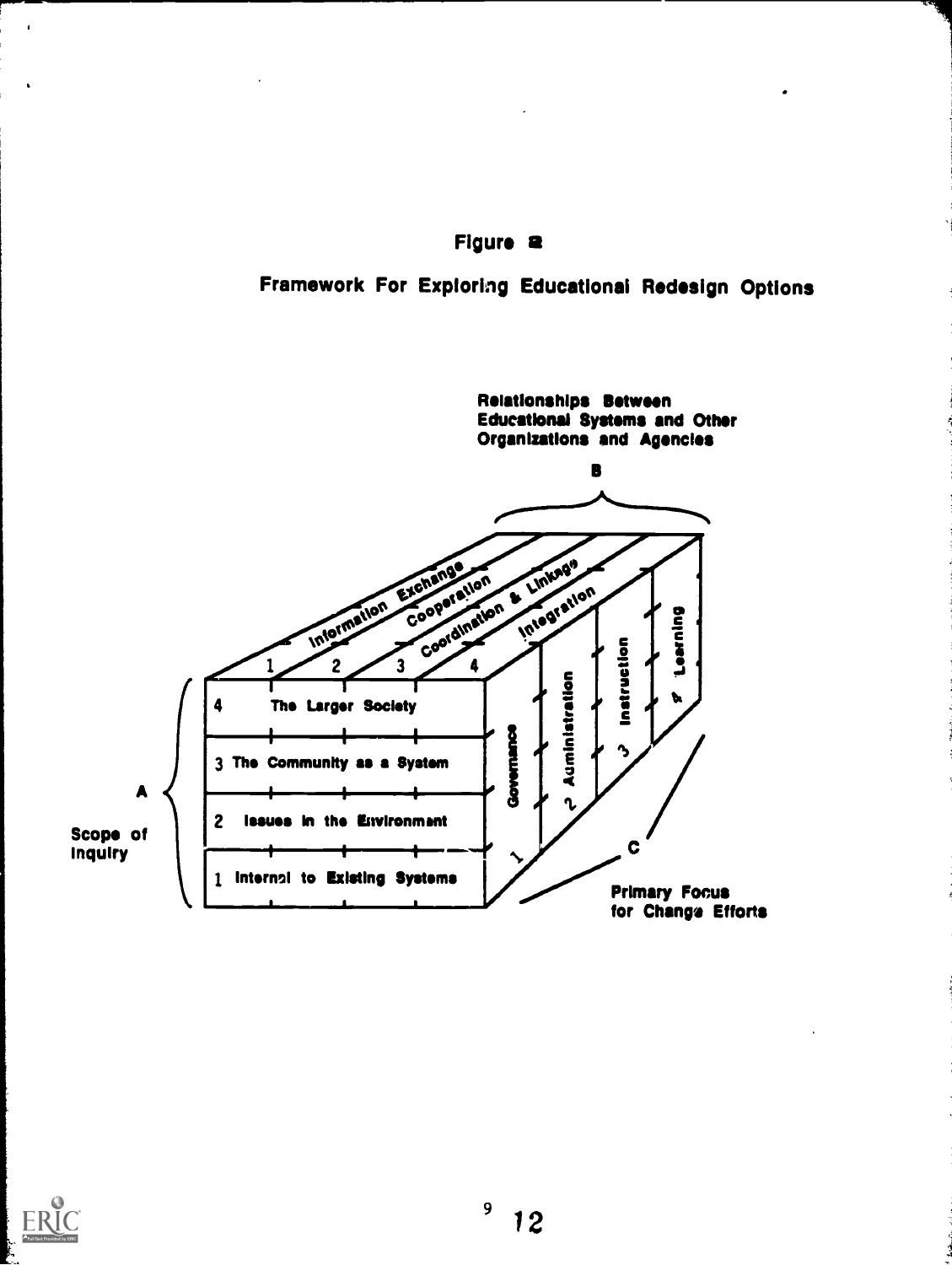### Scope of the Inquiry

 $\mathbf{I}$ 

• The scope of inquiry is limited to the EXISTING SYSTEM of education. The inquiry stays within the boundaries of the current system and may explore issues surrounding management, organizational communication, instructional effectiveness, staff development, school climate, etc. This narrow scope is typical to current IMPROVEMENT programs, with a trust of making the existing system more efficient.

At the next level we broaden the scope. We still stay within the boundaries of the existing system, but extend the inquiry in order to corsider issues in the environment to which education might respond. For example, the inquiry might focus on such problems as: dropouts, drug abuse, teenage pregnancy, students at risk, economic competitiveness, etc.

Next, the scope and the bovndary of inquiry might be further extended into the entire COMMUNITY and involve a variety of societal systems, organizations and agencies that might provide resources, arrangements, and territories for learning and human development.

At the broadest scope, we extend our inquiry into the LARGER SOCIETY and re-vision education and guide the design inquiry based on our understanding of the evolving major societal changes and transformations. We seek not only to respond to these massive changes and transformations but take an active role in them by asserting that education has a special and unique responsibility today to participate in shaping societal development.

## PATTERNS OF INTERACTION

• INFORMATION EXCHANGE implies the least amount of interaction. Its projects exchange between the school and the community that provides information to the community about the school and gathers information about the community for use by the school. This pattern of interaction is the most frequent today.

COOPERATION implies a pattern of interaction between the school and other societal institutions and agencies for the purposes of attending to complementary goals or sharing some resources.

COORDINATION implies interorganizational linkage, and shared ownership of an educational enterprise which is mutually beneficial to the participants. Formal organizational arrangements are created for the accomplishment of shared goals of education and human development.

• INTEGRATION is the most intensive and the highest level of interorganizational arrangement for creating systemic relationships. If integration were to be considered, the entity that we now call school may become a component of a

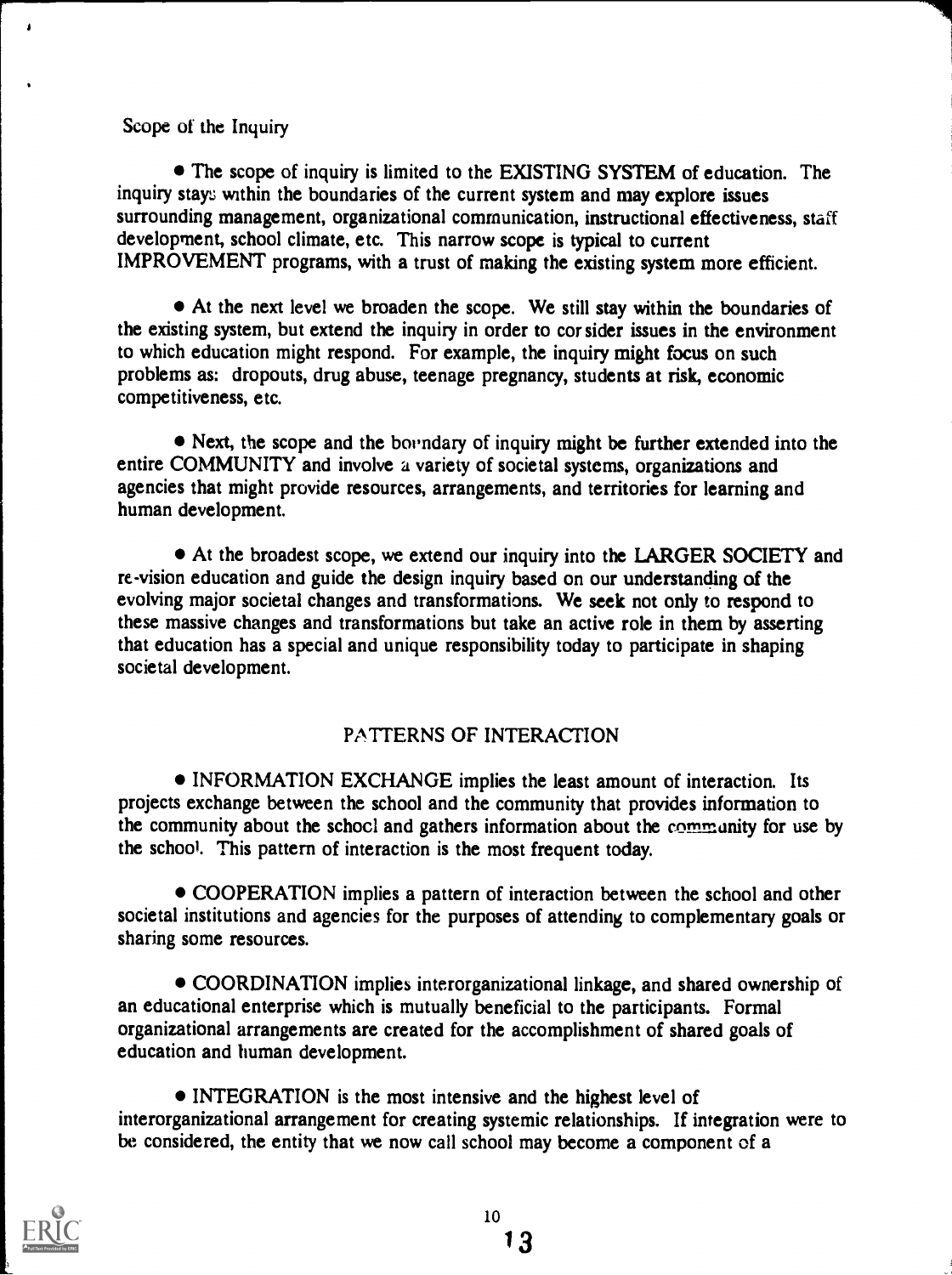community-wide system of learning and human development. Such a system would be constituted from the integration of systems of the public and private sectors, community organizations, and various agencies that have the potential to offer resource and arrangements for learning and human development.

#### SUSTAINING THE INQUIRY: THE ORGANIZATION THAT CAN LEARN

Organizational learning is not the same as individual learning, yet organizations learn only through the collective experiences and actions of individuals. Organizations, over time, develop policies, norms, and ways of behaving that are unique and under stable conditions, serve the organization well. But if the organization holds on to these conventions in the face of substantial change in the environment, it runs a serious survival risk. The basic questions are: How can the organization through its structures, processes, and interactions develop the capacity and capability to engage in inquiry about itself (Argyris & Schon)? How can the organization learn how to learn - to be able to correct deficiencies in performance via feedback as well as to know when the existing system needs to be redesigned because it is no longer compatible with the needs and condition of the environment it serves. How can the organization learn how to initiate and sustain a comprehensive system design process?

Organizations that can learn have created a learning environment: Developing staff knowledge and skills related to helping the organization develop and improve its quality is of the highest priority. Generic learning and design skills are developed across the organization rather than relying solely on the specialization. Organizational capability and capacity to respond to needs and opportunities is thereby created.

Organizations that can learn believe in the usefulness of the concept of variety. An insistence on variety in developing options, defining alternatives, making choices, establishing and using criteria for testing possibilities replaces the power of ego or the forces of conventional decision-making. Maximizing the interests and preferences of many takes precedence over maximizing the interests of a few. Inclusion and collaboration are key elements of a strategy that emphasizes organizational learning.

Learning organizations create conditions that encourage staff to self-organize, to form semi-autonomous groups or structures to respond to opportunities, initiate innovative efforts, or explore possibilities. The capacity to self organize counteracts the overly bureaucratic tendencies that can stifle organizational development. A primary responsibility of leadership is to initiate structures and arrangements that encourage and facilitate productive interactions among staff concerning the important issues of the organization. These interactions are not seen as simply symbolic to satisfy the need for people to be heard. Instead the interactions are formalized as functional arrangements by the leadership and are a primary mechanism for studying issues, gathering information, creating alternatives, making choice decisions, into addition to carrying out a variety of other tasks the organization needs to perform.



I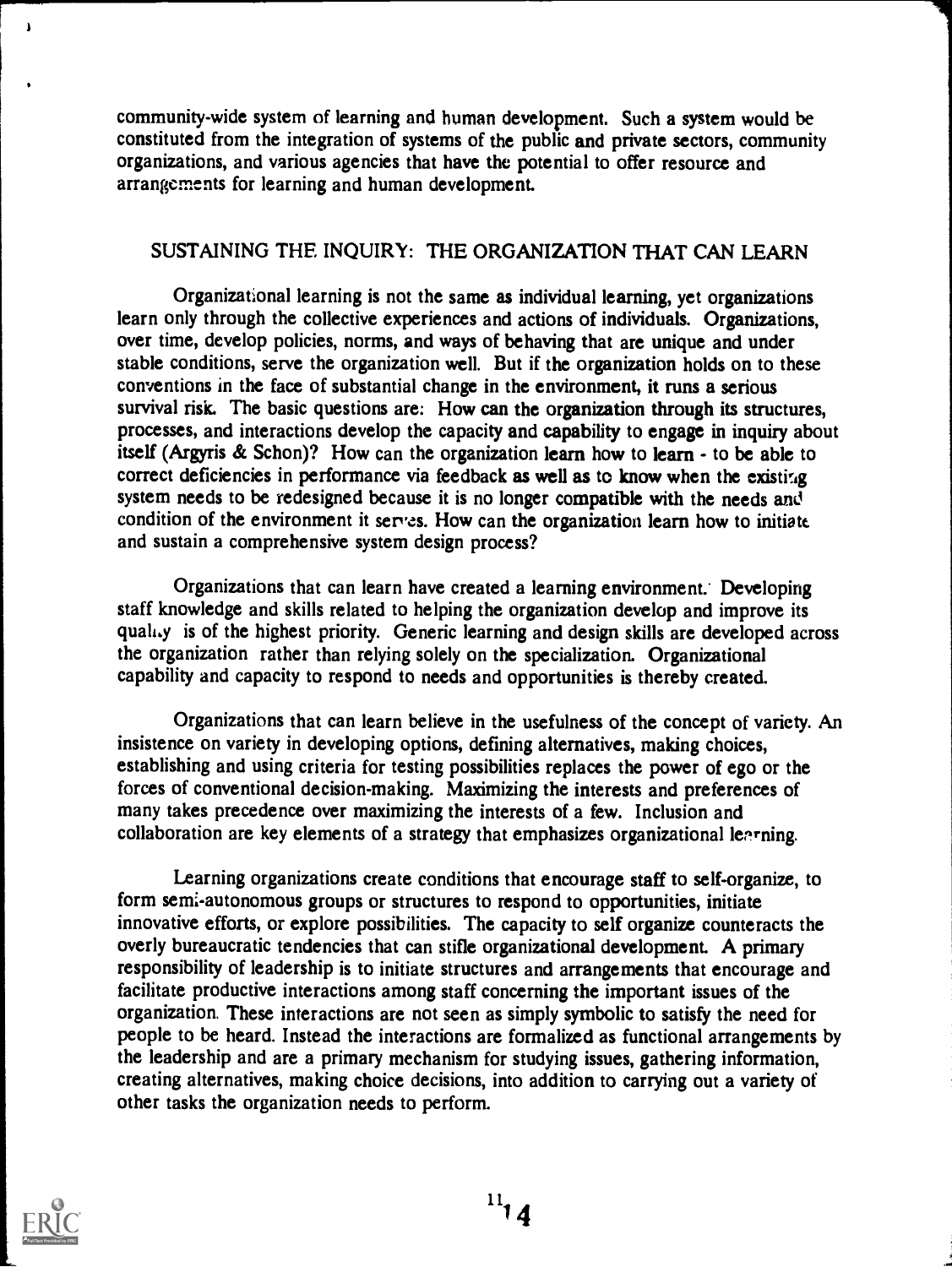Productive interactions, those intended to serve the organization's needs for information, designs, plans, preferences, tend not to be accidental. They are productive because their legitimary has been established by the organization. Organizational structures reflect the recognition of constant change and the need to respond systemically and creatively. Responsibility and accountability are distributed among smaller groups but

all members of the organization are kept involved in organization-wide issues so as to maintain a system point of view and attain a mutual perspective and purpose.

Learning organizations have developed the capability to process both information and resources efficiently and effectively (Miller, J.G.). This capability is accepted by many organizational researchers as a critical aspect of organizational health and viability. For example, the learning organization acquires needed and relevant information for decision-making (internal and external), screens it for relevancy, translates it for meaning, communicates it to those who must use it at a rate that can be comfortably handled, analyzes it to assess system performance, applies and uses it for decision-making, reports it to stakeholders, and stores it in retrievable form. These processes, performed well, will have a substantial impact on what the organization becomes and how well it performs. Similarly how well the organization acquire?, and utilizes resources (people, material, money, equipment) will determine overall effectiveness.

#### IN CONCLUSION

The designing organization stands out from others. It can initiate a disciplined inquiry about what education ought to be, produce a comprehensive design of an ideal educational system, test it for feasibility, develop enabling organizations capable of implementing and operating the new system, and in response to the pace of continuing change, maintain the inquiry and design process. This is a tall order and crganizations that can do these things are highly sophisticated.

Rethinking and redesigning the educational system requires a temporary suspension of belief about the "rightness" or inevitability of the present system. It means to imagine an ideal system of education that can serve the society, the community and its learners — whoever they might be. The completed new design is a description of the desired future system that guides designers as they consider implementation and feasibility issues. Its most striking characteristic is that design aspires to create the future of education rather than, as most reform efforts do, simply react to events and problems.